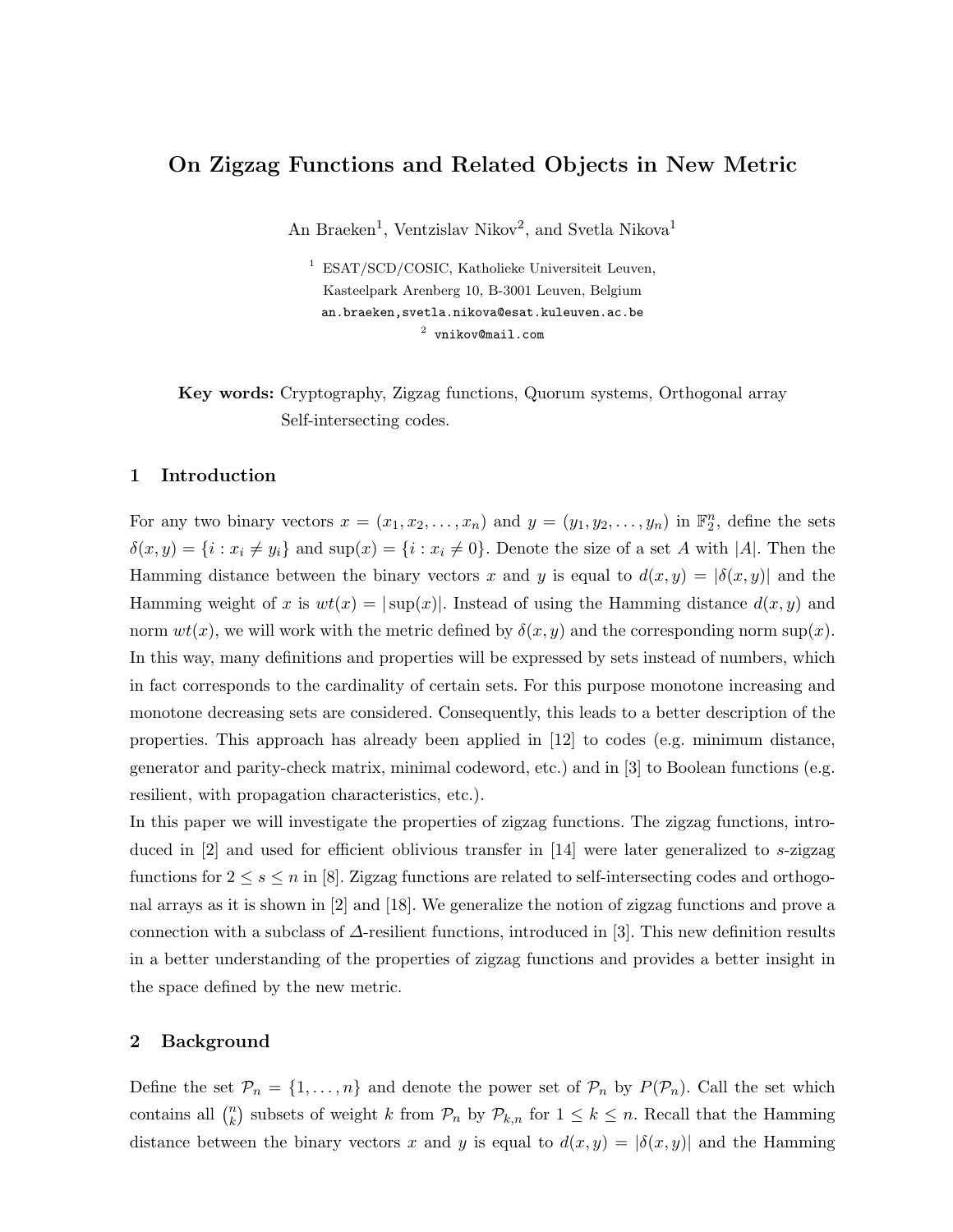weight of x is  $wt(x) = |sup(x)|$ . It was noted in [12] that  $\delta(x, y)$  has similar properties as a metric and sup(x) has similar properties as a norm. Notice that sup(x) and  $\delta(x, y) = \sup(x - y)$ are subsets of  $\mathcal{P}_n$  and that  $\mathcal{P}_n$  is partially ordered (i.e.,  $x \preceq y$  if and only if  $\sup(x) \subseteq \sup(y)$ ).

In order to work in the metric defined by  $\delta(x, y)$  and the corresponding norm sup(x), we will use the notion access structure  $(\Gamma, \Delta)$ , or shortly denoted by  $\Gamma$ . The set  $\Gamma$  ( $\Gamma \subseteq P(\mathcal{P}_n)$ ) is monotone increasing and the set  $\Delta (\Delta \subseteq P(\mathcal{P}_n))$  is monotone decreasing. A monotone increasing set  $\Gamma$ can be described efficiently by the set  $\Gamma^-$  consisting of the minimal elements (sets) in  $\Gamma$ , i.e., the elements in  $\Gamma$  for which no proper subset is also in  $\Gamma$ . Similarly, the set  $\Delta^+$  consists of the maximal elements (sets) in  $\Delta$ , i.e., the elements in  $\Delta$  for which no proper superset is also in  $\Delta$ . We set  $\Gamma = \Delta^c$  ( $\Delta^c = P(\mathcal{P}_n) \setminus \Delta$ ). Note that  $\Gamma$  is monotone increasing if and only if  $\Delta$  is monotone decreasing.

The dual sets  $\Delta^{\perp}$  and  $\Gamma^{\perp}$  to  $\Gamma$  and  $\Delta$ , respectively, are defined by  $\Gamma^{\perp} = \{A : A^c \in \Delta\}$  and  $\Delta^{\perp} = \{A : A^c \in \Gamma\}$ . It is easy to see that  $\Delta^{\perp}$  is monotone decreasing and  $\Gamma^{\perp}$  is monotone increasing. For two monotone decreasing sets  $\Delta_1$  and  $\Delta_2$  define  $\Delta_1 \uplus \Delta_2 = \{A = A_1 \cup A_2; A_1 \in A_1\}$  $\Delta_1, A_2 \in \Delta_2$ . Note that  $\Delta_1 \uplus \Delta_2$  is again a monotone decreasing set. We refer to the case  $\Delta = \{A : |A| \leq t\}$  as a threshold case.

**Definition 1.** [10] A monotone decreasing set  $\Delta$  is called  $\mathcal{Q}^2$  if for all sets  $A, B \in \Delta \Rightarrow A \cup B \subsetneq$ P. More general,  $\Delta$  is called  $\mathcal{Q}^s$  if the union of every s sets do not cover the whole set. A monotone increasing set  $\Gamma$  is called  $\mathcal{Q}^s$  if and only if  $\Delta = \Gamma^c$  is  $\mathcal{Q}^s$  for  $2 \leq s \leq n$ .

The property  $\mathcal{Q}^2$  could be rephrased as follows: there exists no set A in  $\Delta$  whose complement also belongs to  $\Delta$ . For  $\mathcal{Q}^2$  systems, the following relation is easy to derive.

**Theorem 1.**  $\Delta^{\perp}$  is  $\mathcal{Q}^{2}$  if and only if  $\Delta^{\perp} \subseteq \Delta$  (and thus if and only if  $\Gamma \subseteq \Gamma^{\perp}$ ).

Let  $\Gamma$  and  $\Gamma'$  be access structures on  $\mathcal{P}_n$ . It is said that  $\Gamma'$  dominates  $\Gamma$  if and only if  $\Gamma' \subseteq \Gamma$ .

**Definition 2.** A monotone decreasing set  $\Delta$  is said to be self-dual if  $\Delta^{\perp} = \Delta$ . Analogously, a monotone increasing set is called self-dual if  $\Gamma = \Gamma^{\perp}$ .

A  $\mathcal{Q}^2$  access structure  $\Gamma$  is called minimal  $\mathcal{Q}^2$  if for every access structure  $\Gamma'$  which dominates Γ, it follows that Γ' is not  $Q^2$ . A  $Q^2$  monotone structure  $\Delta$  is called maximal  $Q^2$  if  $\Gamma = \Delta^c$  is a minimal  $\mathcal{Q}^2$  access structure. It is easy to derive the following lemma.

**Lemma 1.** An access structure  $\Gamma$  is minimal  $\mathcal{Q}^2$  if and only if  $\Gamma$  is self-dual.

## 3 Zigzag functions

We start with a generalization of the definition of vector resilient functions introduced in [1, 6]. After proving that zigzag functions are a special type of vector resilient functions, we derive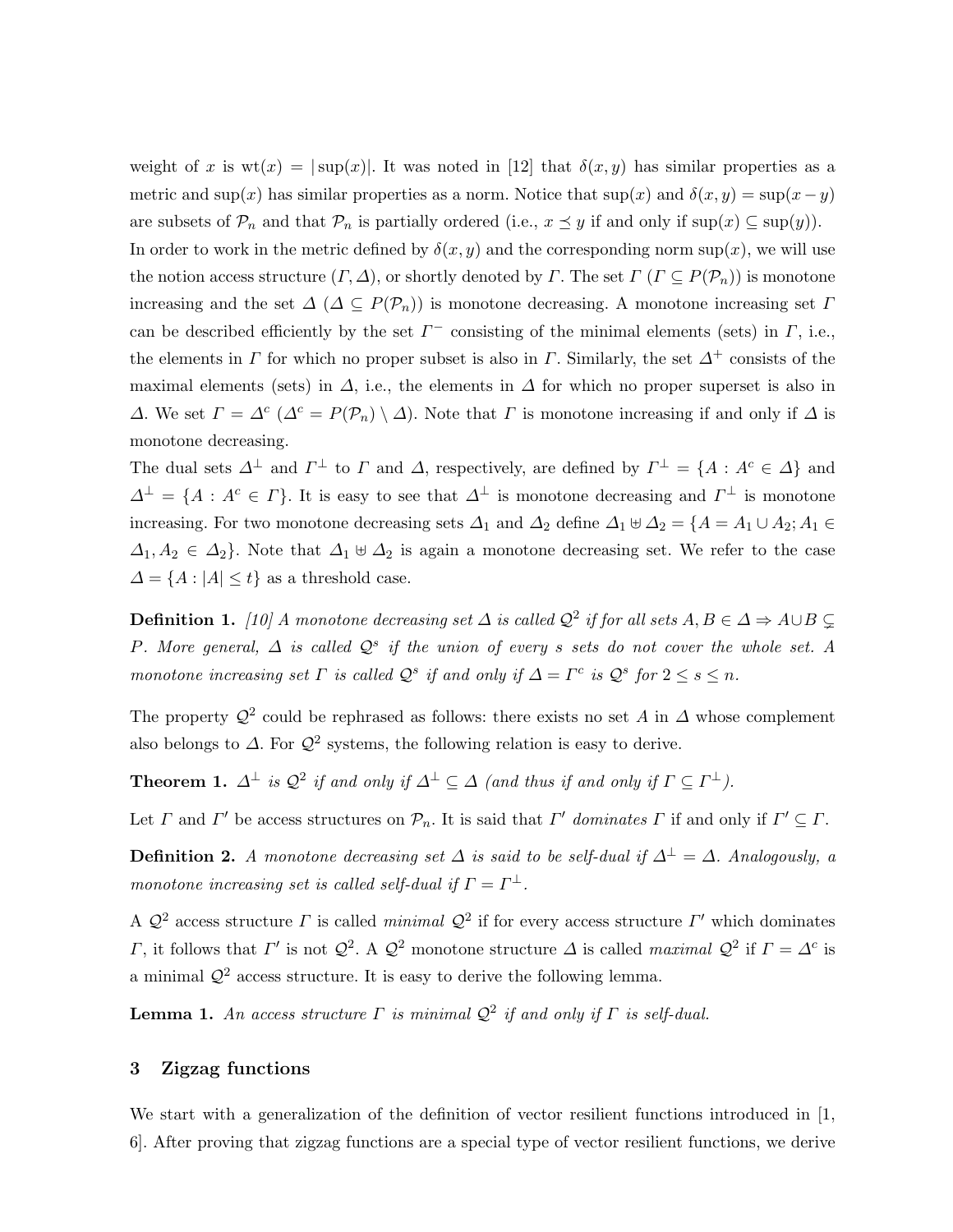some bounds on the parameters of the zigzag functions. This is followed by two constructions of zigzag functions. Finally, relations with orthogonal arrays, intersecting codes and quorum systems are pointed out.

## 3.1 Definition

**Definition 3.** Let f be a vector function from  $\mathbb{F}_2^n$  into  $\mathbb{F}_2^k$ . The function f is said to be resilient or unbiased with respect to the subset  $T = \{i_1, \ldots, i_t\} \subseteq P_n$  if for any  $(a_1, \ldots, a_t) \in \mathbb{F}_2^t$  and  $\beta \in \mathbb{F}_2^k$  holds that

 $|\{x|x=(x_1,\ldots,x_n)\in \mathbb{F}_2^n, x_{j_1}=a_1,\ldots,x_{j_n}=a_t, f(x)=\beta\}|=2^{n-t-k}.$ 

If  $f$  is resilient with respect to all sets of weight less or equal than  $t$ , then  $f$  is said to be an  $(n, k, t)$ -resilient function. An  $(n, k, 0)$ -resilient function is called balanced vector function.

The definition of  $(n, k, t)$ -resilient functions can be easily generalized to the definition of  $(n, k, \Delta)$ resilient functions, following the approach of [3].

**Definition 4.** A vector function f from  $\mathbb{F}_2^n$  into  $\mathbb{F}_2^k$  is called  $(n, k, \Delta)$ -resilient if f is resilient for all sets  $A \in \Delta$ .

When  $\Delta = \{A : |A| \le t\}$  the definitions of  $\Delta$ -resilient and t-resilient function coincide.

**Definition 5.** [2] A function f from  $\mathbb{F}_2^n$  into  $\mathbb{F}_2^k$  is called zigzag if for all sets  $A \subseteq \mathcal{P}_n$  the function f is resilient with respect to at least one of the sets  $A \subseteq \mathcal{P}_n$  or  $A^c = \mathcal{P}_n \setminus A$ .

## 3.2 Bounds on zigzag functions

A well known *trivial bound* for existence of  $(n, k, t)$ -resilient functions is  $t \leq n - k$  [1,6]. Constructions of  $(n, k, t)$ -resilient functions can be found in [20]. We will prove that zigzag functions are a special type of vector resilient functions.

**Theorem 2.** A function f is zigzag function if and only if f is an  $(n, k, \Delta)$ -resilient function, for which  $\Gamma^{\perp}$  is a  $\mathcal{Q}^{2}$  structure.

*Proof.* Consider a  $(n, k, \Delta)$ -resilient function f. Then for any subset A we have either  $A \in \Delta$  or  $A \in \Gamma$ . If  $A \in \Delta$  then, by the definition of  $(n, k, \Delta)$ -resilient function, f is resilient with respect to A. In the second case if  $A \notin \Delta$  (i.e.  $A \in \Gamma$ ) then by definition (of dual access structure)  $A^c \in \Delta^{\perp}$ . So, in order to have  $A^c \in \Delta$  we need to require that  $\Delta^{\perp} \subseteq \Delta$ . But the relation  $\Delta^{\perp} \subseteq \Delta$  is equivalent to  $\Gamma \subseteq \Gamma^{\perp}$ , which is equivalent  $\Gamma^{\perp}$  to be  $\mathcal{Q}^2$ . On the other hand, a  $\Delta$ resilient function, such that  $\Gamma^{\perp}$  is a  $\mathcal{Q}^2$  structure, satisfies the zigzag property, as for all  $A \subseteq \mathcal{P}_n$ either A or  $A^c$  belongs to  $\Delta$ .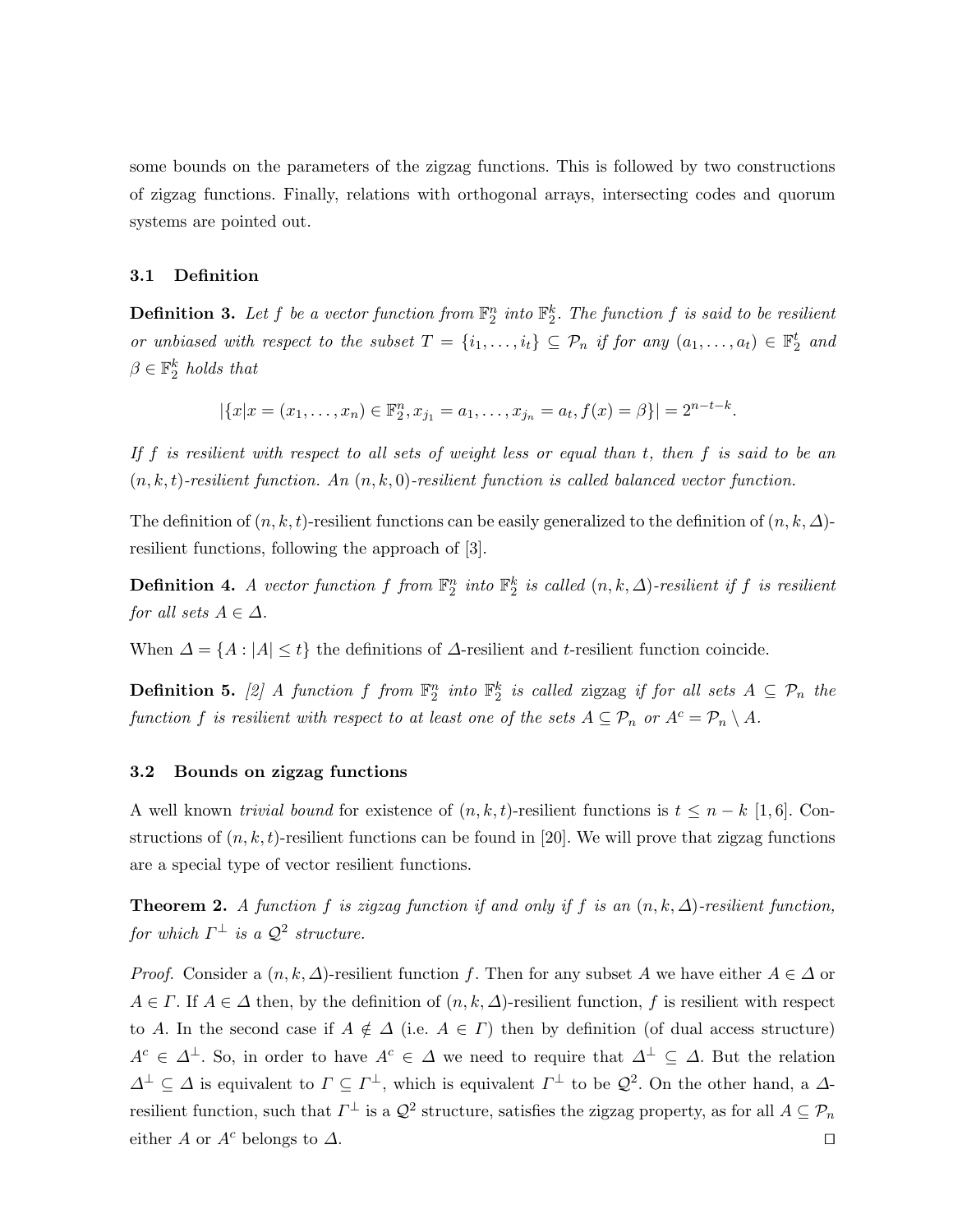Remark 1. If f is resilient with respect to either A or  $A^c$  for all  $A \subseteq \mathcal{P}$ , but not to both, then f is a  $(n, k, \Delta)$ -resilient function with  $\Delta$  self-dual, because of the additional property  $\Gamma^{\perp} \cap \Delta = \emptyset$ and thus  $\varDelta \subseteq \varDelta^\perp$  should hold.

Thus for  $(n, k, \Delta)$ -resilient function the trivial bound for existence can be restated as follows:  $\Delta \subseteq$  $P(\mathcal{P}_{n-k,n})$  or equivalently for any  $A \in \Delta$  we have  $|A| \leq n-k$ . (see [18, Lemma 3.1]) Applying Theorem 2 to the threshold case, i.e. for  $(n, k, t)$ -resilient functions we get that  $n - t - 1 \leq t$ (since  $\Delta^{\perp} \subseteq \Delta$ ), hence  $n \leq 2t + 1$ . Now combining this fact with the trivial bound we get  $\lceil \frac{n-1}{2} \rceil$  $\lfloor \frac{-1}{2} \rfloor \le t \le n-k$ , hence  $n \ge 2k-1$  which is [18, Lemma 3.2]. Therefore it follows that  $t \ge k-1$ (see [18, Theorem 3.3]). These results can be generalized as follows:

**Theorem 3.** Let f be a zigzag function from  $\mathbb{F}_2^n$  into  $\mathbb{F}_2^k$  then the following properties hold for the corresponding  $(n, k, \Delta)$ -resilient function: (i)  $\Delta^{\perp} \subseteq \Delta \subseteq P(\mathcal{P}_{n-k,n});$  (ii)  $P(\mathcal{P}_{k-1,n}) \subseteq \Delta;$  (iii)  $2k-1 \leq n$ .

Proof. The first property follows from Theorem 2 and the existence property of resilient vector functions. For the second property, consider an element A of weight less or equal than  $k - 1$ . Let  $A \notin \Delta$  (i.e.  $A^c \in \Gamma$ ). Then  $|A^c| \geq n - k + 1$  and thus  $A^c \in \Gamma$  because of the first property. This is in contradiction with the definition of zigzag functions, since both A and  $A<sup>c</sup>$  are in  $\Gamma$ . The condition on the dimension of the zigzag function is obtained by combining property  $(i)$ and (ii):  $P(\mathcal{P}_{k-1,n}) \subseteq P(\mathcal{P}_{n-k,n})$  and hence  $k-1 \leq n-k$ .

#### 3.3 Constructions

It is clear from the definition that any linear combination of the components of a  $(\Delta-)$  resilient function is a (∆−) resilient Boolean function. Some constructions of resilient Boolean functions can be immediately generalized for vector functions, which in their turn can be used in order to derive constructions for zigzag functions, as previously done in [5]. The connection between zigzag functions and  $(n, k, \Delta)$ -resilient functions naturally leads to constructions of new zigzag functions from old.

**Theorem 4.** [5] Let f be a zigzag function from  $\mathbb{F}_2^n$  into  $\mathbb{F}_2^m$  and g be a balanced vector function from  $\mathbb{F}_2^m$  into  $\mathbb{F}_2^k$ , then  $g \circ f$  is a zigzag function from  $\mathbb{F}_2^n$  into  $\mathbb{F}_2^k$ .

*Proof.* The theorem follows immediately from the fact that  $(\Delta)$  resiliency is kept invariant after applying a balanced transformation on the output. See also [3, Theorem 16].  $\Box$ 

**Theorem 5.** [5] Let  $f_1 : \mathbb{F}_2^{n_1} \to \mathbb{F}_2^k$  and  $f_2 : \mathbb{F}_2^{n_2} \to \mathbb{F}_2^k$ . Then the function  $f : \mathbb{F}_2^{n_1+n_2} \to \mathbb{F}_2^k$ :  $(x, y) \mapsto f(x, y) = f_1(x) + f_2(y)$  is a zigzag function if and only if at least one of the two functions  $f_1$  or  $f_2$  are zigzag functions.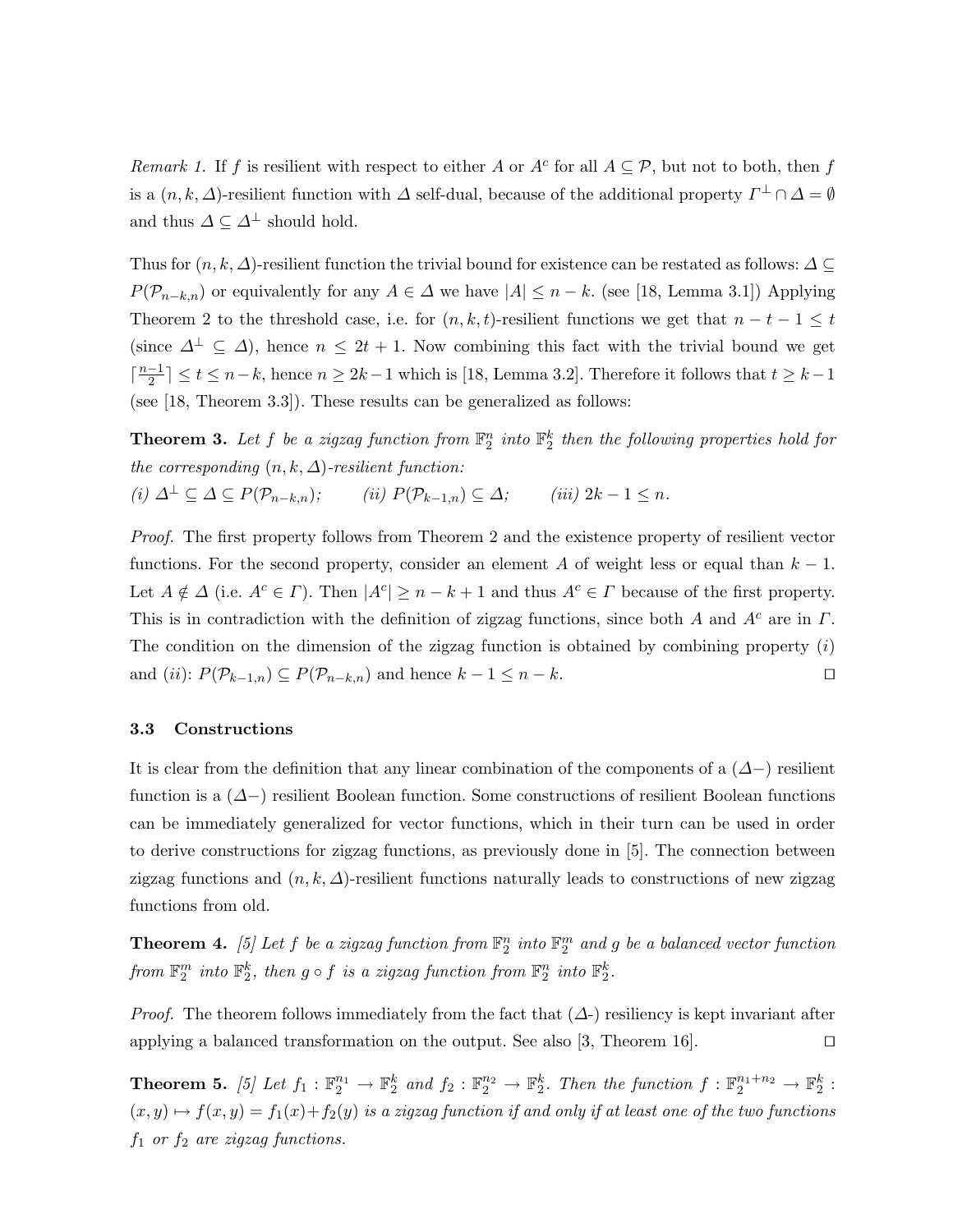*Proof.* Let  $f_1$  be a zigzag function, which implies that  $f_1$  is  $(n, k, \Delta_1)$ -resilient with  $\Gamma_1 \subseteq \Gamma_1^{\perp}$  and let  $f_2$  be just an  $(n, k, \Delta_2)$ -resilient function. Then as proven in [3], f is an  $(n, k, \Delta = \Delta_1 \boxplus \Delta_2 \boxplus S)$ resilient function where  $S = \{\emptyset, \{1\}, \cdots, \{n_1\}, \{n_1+1\}, \cdots, \{n_2+n_1\}\}\.$  Moreover, it holds that  $\Gamma \subseteq \Gamma^{\perp}$ , or f is a zigzag function.

Remark 2. The previous theorem also holds for the direct sum of an arbitrary number  $r$  with  $r \geq 2$  functions. If at least one of these r functions are zigzag, the direct sum is also a zigzag function.

## 3.4 Relation with Orthogonal arrays

For the threshold case, the connection between zigzag functions, resilient functions and large set of orthogonal arrays was derived in [18, Theorem 3.5],[16, Theorem 5.1], and [9, Theorem 5.2]. We now generalize these results in the new metric. Let us first generalize the concepts of orthogonal array and large set of orthogonal arrays.

**Definition 6.** An orthogonal array, denoted by  $OA(M, n, q, \Delta)$ , is an  $M \times n$  matrix V with entries from a set of q elements, strength  $\Delta$  which is a decreasing monotone set and index  $\mu$ . Any set  $A \in \Delta^+$  of columns of V contains all  $q^{|A|}$  possible row vectors exactly  $\mu = Mq^{-|A|}$  times. A large set of orthogonal arrays  $OA(M, n, q, \Delta)$ , denoted by  $LOA(M, n, q, \Delta)$  is a set of  $q^n/M$ simple  $OA(M, n, q, \Delta)$  such that every n-tuple occurs as a row in exactly one of the orthogonal arrays in the set.

Note that for  $\Delta = \{A : |A| \le t\}$ , these definitions coincide with the definitions of  $OA(M, n, q, t)$ and  $LOA(M, n, q, t)$ . From property (ii) of Theorem 3, we immediately derive:

**Corollary 1.** If there exists a zigzag function from  $\mathbb{F}_2^n$  into  $\mathbb{F}_2^k$  with  $k \geq 2$ , which corresponds to a  $\Delta$ -resilient function, then there exists a  $LOA(2^{n-k}, n, 2, \Delta)$  and hence also an  $OA(2^{n-k}, n, 2, \Delta)$ exists.

In the case of zigzag function with respect to self-dual access structure  $\Delta$ , we get the following equivalence relation:

**Theorem 6.** A zigzag function f from  $\mathbb{F}_2^n$  into  $\mathbb{F}_2^k$  with  $k \geq 2$ , which corresponds to a  $\Delta$ -resilient function, where  $\Delta$  is self-dual, exists if and only if there exists a  $LOA(2^{n-k}, n, 2, \Delta)$  and thus an  $OA(2^{n-k}, n, 2, \Delta)$ .

Proof. The derivation of the existence of a LOA from a zigzag function follows immediately from Corollary 1. Conversely, consider a  $LOA(2^{n-k}, n, 2, \Delta)$ . Analogously as in the proof of [17, Theorem 2.1], define the sets  $A_y = A_{(y_1,...,y_k)}$  which contain the elements of the  $2^k$  orthogonal arrays in the large set for all  $y \in \mathbb{F}_2^k$ . Then the function defined by  $f(x_1, \ldots, x_n) = (y_1, \ldots, y_k) \Leftrightarrow$  $(x_1, \ldots, x_n) \in A_{(y_1, \ldots, y_k)}$  represents a zigzag function since  $\Delta = \Delta^{\perp}$ .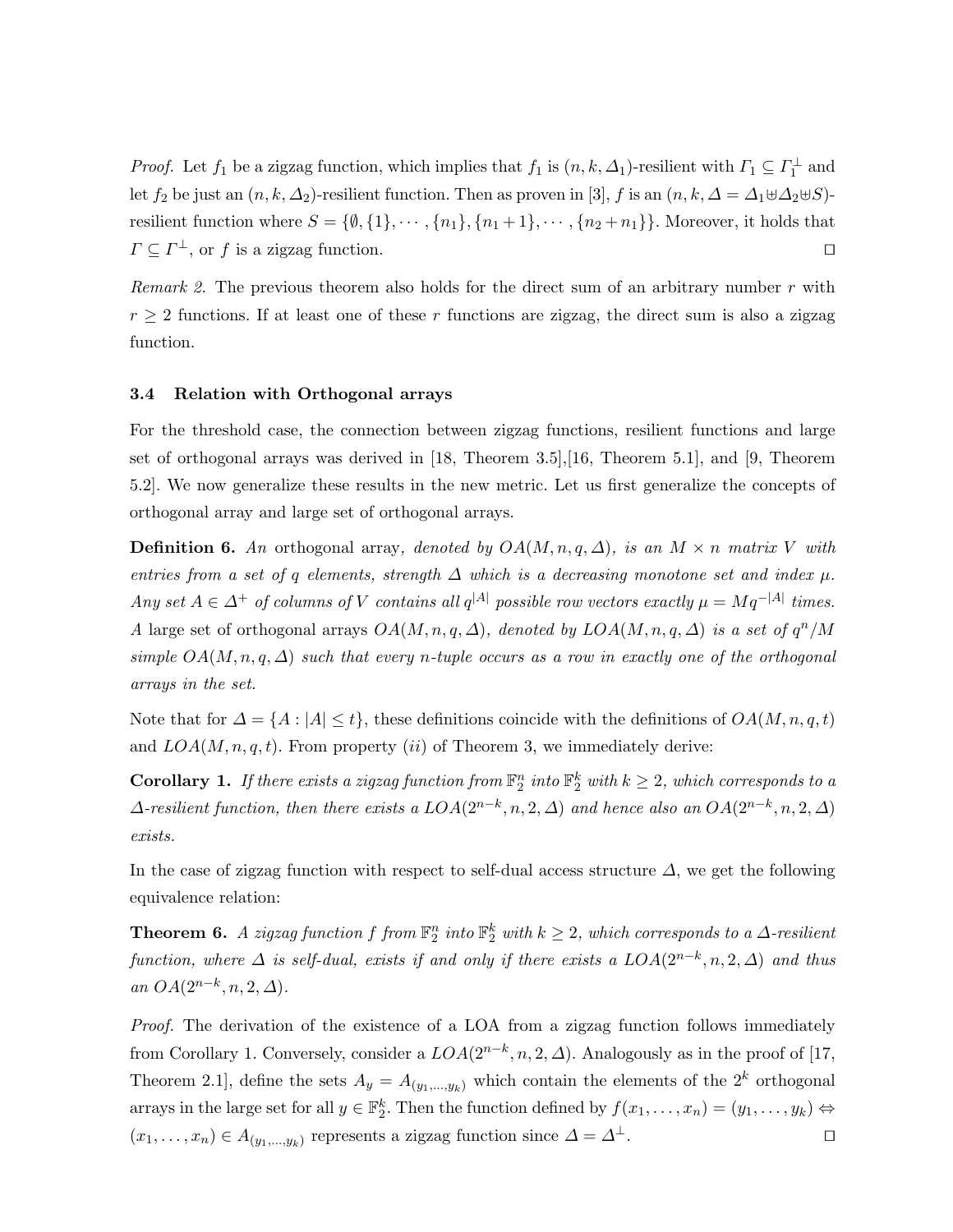#### 4 Relation with Intersecting Codes and Quorum system

In [2], the connections with linear zigzag functions and self-intersecting codes were considered. A self-intersecting code [7] is a code for which  $sup(x) \cap sup(y) \neq 0$  for all nonzero codewords x, y. On the other hand (weakly) self-dual codes are defined as follows. Code  $\mathcal C$  is called weakly self-dual if  $\mathcal{C} \subsetneq \mathcal{C}^{\perp}$ , a code C is called self-dual if  $\mathcal{C} = \mathcal{C}^{\perp}$ . It is easy to see that for a weakly self-dual code C there exists a non-invertible matrix W such that  $WH = G$ , where G and H are the generator and parity check matrices of the code, while for self-dual code  $\mathcal C$  one has  $H = G$ . For a code C the set of possible (allowed) distances is defined in [12] by  $\Gamma(\mathcal{C}) = \{A :$ there exist x, y in C,  $x \neq y$  such that  $\delta(x, y) \subseteq A$  and the set of forbidden distances is defined by  $\Delta(\mathcal{C}) = \Gamma(\mathcal{C})^c$ . It is easy to see that  $\Delta(\mathcal{C})$  is monotone decreasing and that  $\Gamma(\mathcal{C})$  is monotone increasing. If  $\Delta(C) = \{A : |A| < d\}$  then C is an  $[n, k, d]$  code.

**Theorem 7.** [2] The function  $f : \mathbb{F}_2^n \to \mathbb{F}_2^k$  defined by  $f(x) = xM^T$  is a linear zigzag function if and only if M is the generator matrix of an  $[n, k, d]$  self-intersecting code C.

In [12] the authors show that any weakly self-dual code corresponds to an access structure with  $\mathcal{Q}^2$  property, while any self-dual code corresponds to an access structure which satisfies the minimal  $\mathcal{Q}^2$ -property. However, it is still an open problem whether the inverse also holds, i.e. whether to any  $\mathcal{Q}^2$  or minimal  $\mathcal{Q}^2$  access structure corresponds a weakly self-dual code or self-dual code respectively. Since there exists a relation between the monotone span programs of access structures and the generator matrices of the corresponding codes, this property could be used to derive new constructions of zigzag functions.

Quorum set system and quorum access structures have been used in the study of problems related to mutual exclusion [15], data selective dissemination of information [19], distributed access control, digital signatures [13], multi party computation [4], etc.

**Definition 7.** [4] A set system  $\mathbb Q$  is a collection of subsets  $Q_i \subseteq \mathcal P_n$ . A quorum system is a set system  $\mathbb Q$  that has the intersection property:  $Q_i \cap Q_j \neq \emptyset$  for all  $Q_i, Q_j \in \mathbb Q$ . The sets of the system are called quorums.

**Definition 8.** [4] Let  $\mathbb Q$  be a quorum system. Let  $\Gamma(\mathbb Q) = \{A : Q \subseteq A, Q \in \mathbb Q\}$  be the collection of sets containing some quorum, and let  $\Delta(\mathbb{Q}) = \{B : B^c \in \Gamma(\mathbb{Q})\}$  be the collection of sets whose complement contains a quorum. The quorum access structure of  $\mathbb Q$  is the tuple  $(\Gamma(\mathbb Q), \Delta(\mathbb Q)).$ 

Consider for instance the tuple  $(\Gamma^{\perp}, \Delta)$ . Beaver and Wool [4] proved that in the passive case multi-party computation is unconditionally secure provided that the tuple  $(\Gamma^{\perp}, \Delta)$  is a quorum access structure, where the quorum system is  $\mathbb{Q} = (\Gamma^{\perp})^{-}$ .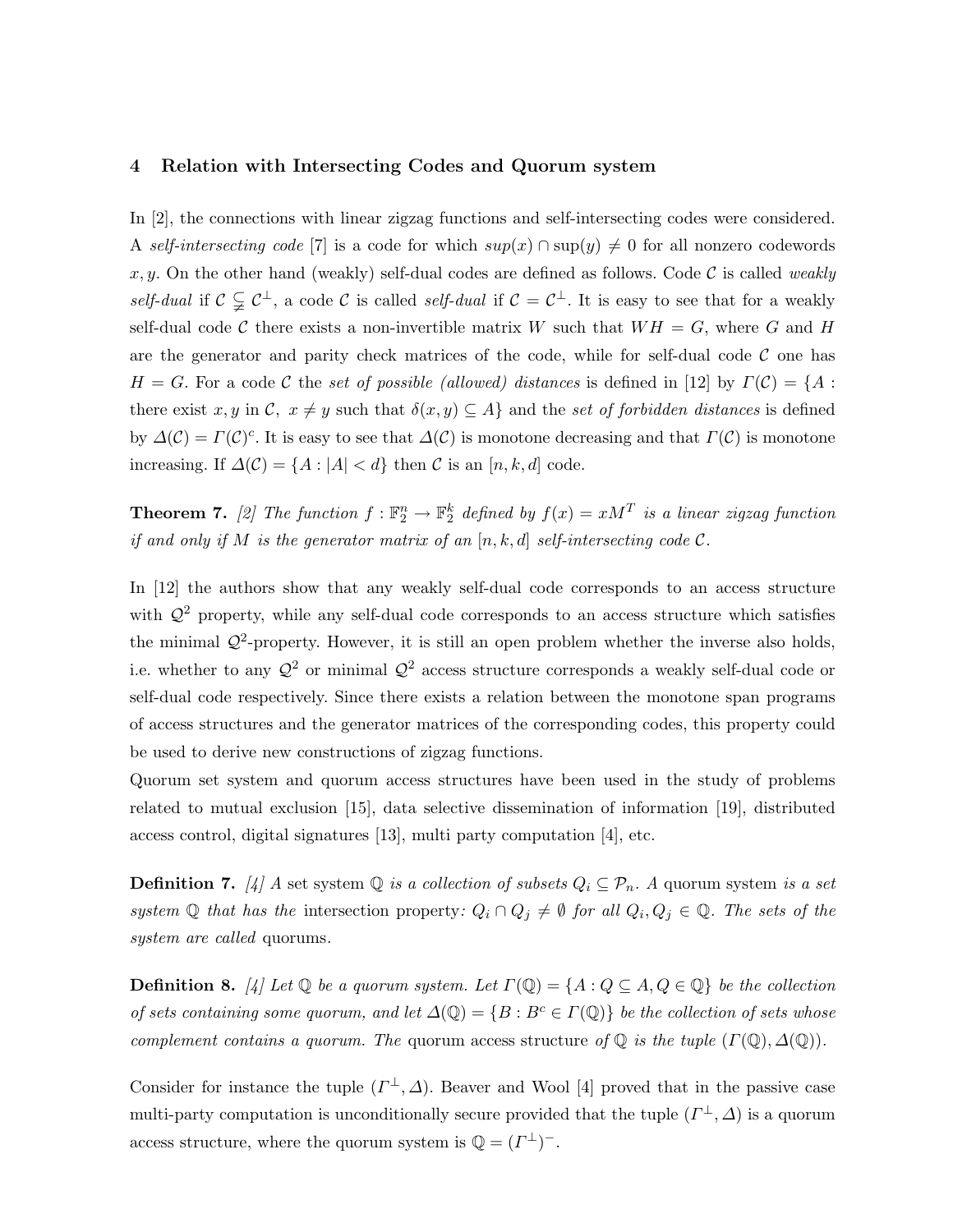**Lemma 2.** The tuple  $(\Gamma^{\perp}, \Delta)$  is a quorum access structure if and only if  $\Delta$  satisfies the  $\mathcal{Q}^2$ property.

*Proof.* The  $\mathcal{Q}^2$  property for  $\Delta$  by definition states that  $\forall A, B \in \Delta : A \cup B \neq \mathcal{P}$ , then  $\forall A^c, B^c \in \mathcal{P}$  $\Gamma^{\perp}: A^c \cap B^c = (A \cup B)^c \neq \emptyset$ . So, the quorum system  $(\Gamma^{\perp})^-$  is equivalent to  $\Delta$  being  $\mathcal{Q}^2$  $\Box$ 

This result leads to the following equivalence.

**Theorem 8.** The access structure  $(\Gamma(\mathcal{C}), \Delta(\mathcal{C})^{\perp})$  is a quorum system if and only if C is an intersecting code.

## 5 s-Zigzag Functions

In [8] the authors generalized the notion of zigzag function to s-zigzag function, as follows.

**Definition 9.** [8] Call  $A_1, \ldots, A_s \in \Lambda$  an s-partition of  $\mathcal{P}$  in  $\Lambda$  if  $A_1 \cup \cdots \cup A_s = \mathcal{P}_n$  and  $A_i \cap A_j = \emptyset$  for all  $1 \leq i < j \leq s$ . A function f from  $\mathbb{F}_2^n$  into  $\mathbb{F}_2^k$  is called s-zigzag if f is resilient with respect to at least  $s - 1$  subsets of any s-partition. A function is called fully zigzag if it satisfies s-zigzag property for  $2 \leq s \leq n$ .

Thus zigzag functions are by definition 2-zigzag functions. Now we will generalize Theorem 2 to the new setting.

**Theorem 9.** A function f is an s-zigzag function if and only if it is an  $(n, k, \Delta)$ -resilient function, such that  $\Gamma^{\perp}$  is a  $\mathcal{Q}^{s}$  structure.

*Proof.* Consider an  $(n, k, \Delta)$ -resilient function f such that  $\Gamma^{\perp}$  is a  $\mathcal{Q}^{s}$  structure. Let us take an s partition of  $\mathcal{P}_n$ . For  $A_1$ , there are two possibilities. First, if  $A_1 \in \Gamma^{\perp}$ , it follows that  $A_2 \cup \cdots \cup A_s \in \Delta$  and thus f is resilient with respect to  $s-1$  sets. In the second case,  $A_1 \notin \Gamma^{\perp}$ , which implies that  $A_1 \in \Delta^{\perp}$  and we need to consider the rest of the sets  $A_2, \ldots, A_s$ . For the set  $A_2$ , we have the same two possibilities. If  $A_2 \in \Gamma^{\perp}$ , then  $A_1 \cup A_3 \cup \cdots \cup A_s \in \Delta$ . Otherwise we need to proceed in the same way. In the worst case (when  $A_1, A_2, \cdots, A_{s-1} \in \Delta^{\perp}$  we arrive at  $A_s$ and again we have two possibilities. First, if  $A_s \in \Gamma^{\perp}$ , it follows that  $A_1 \cup A_2 \cdots \cup A_{s-2} \cup A_s \in \Delta$ and thus f is resilient with respect to s – 1 sets. Or in the second case  $A_s \in \Delta^{\perp}$  so all  $A_i \in \Delta^{\perp}$ and  $A_1 \cup \cdots \cup A_s = \mathcal{P}_n$ , which is in contradiction with the  $\mathcal{Q}^s$  property of  $\Delta^{\perp}$ .

**Corollary 2.** Every s-zigzag function f is also an s'-zigzag function for  $s \leq s' \leq n$ . Thus every (2-) zigzag function f is fully zigzag function.

Similar as for 2-zigzag functions, an s-zigzag function f is resilient with respect to exactly  $s - 1$ elements from the partition if and only if the additional property  $\Gamma^{\perp} \cap \Delta = \emptyset$  holds.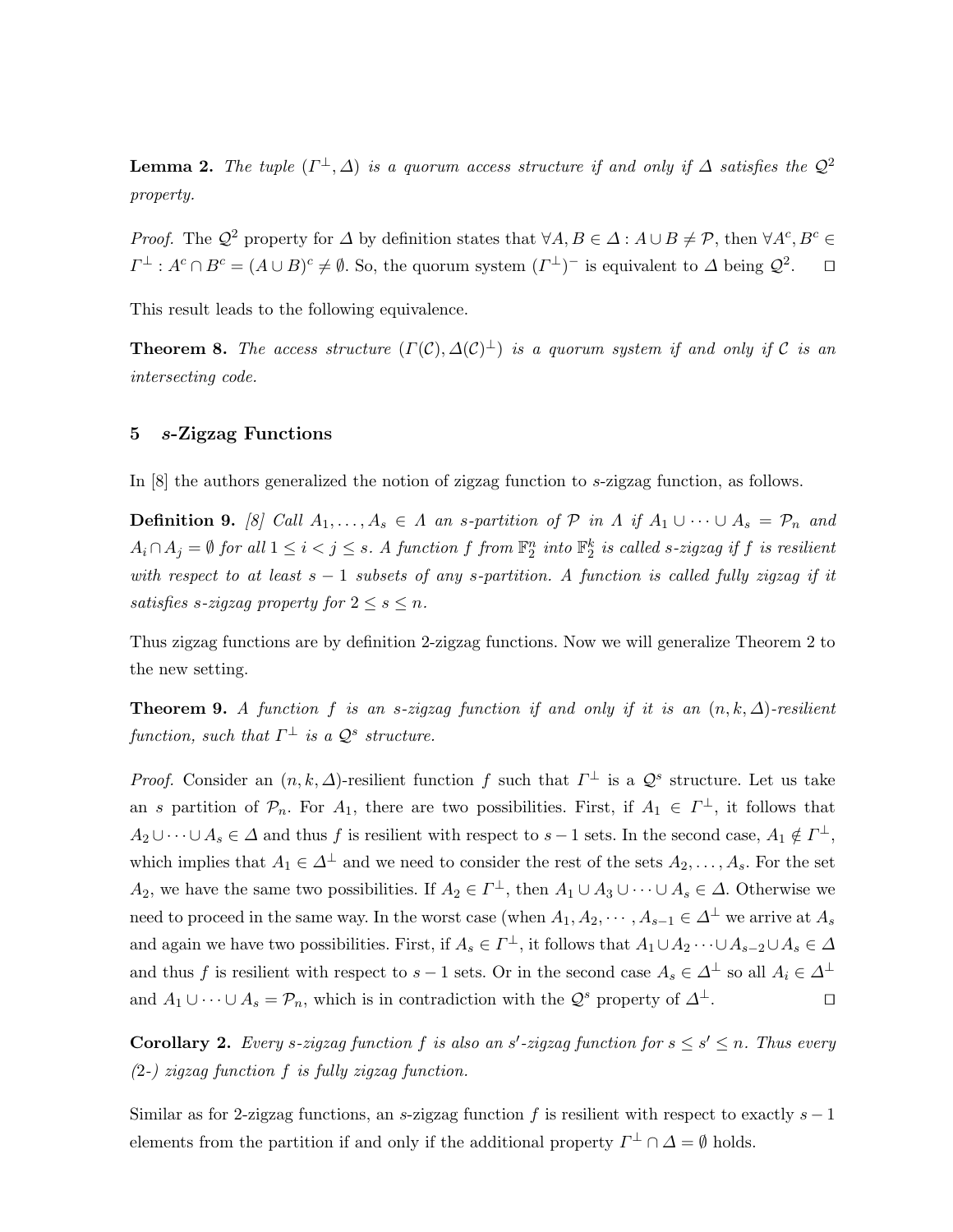From the definition of  $\mathcal{Q}^s$ , it is clear that for all  $2 \leq s \leq n$ , a  $\mathcal{Q}^s$  structure implies a  $\mathcal{Q}^{\ell}$  structure with  $\ell \leq s$ . Note that  $\Gamma^{\perp}$  being  $\mathcal{Q}^{s}$  structure implies for  $\Delta$  (changing the monotonicity) that any s-zigzag function is also an  $\ell$ -zigzag function with  $s \leq \ell \leq n$ . Thus fully zigzag functions are equivalent to zigzag functions.

Note that the construction from Section 3.3 can also be applied to the construction of s-zigzag functions for any  $2 \leq s \leq n$ . Next, in the similar way as in [8, Theorem 5] we derive the following statement.

**Theorem 10.** If f from  $\mathbb{F}_2^n$  into  $\mathbb{F}_2^k$  is an s-zigzag function where n and s have different parity and  $k > \left\lfloor \frac{n}{2} \right\rfloor$  $\frac{n}{2}$  +  $\frac{s-2}{2}$  $\frac{-2}{2}$ , then f is  $(n, k, \Delta)$ -resilient where  $\mathcal{P}_{\left|\frac{n-(s-2)}{2}\right|, n} \subseteq \Delta$ .

*Proof.* Suppose f is resilient with respect to the set  $I_s$  of size  $\frac{n-(s-2)}{2}$  $\left| \frac{s-2}{2} \right|$ . Consider the *s*-partition which contains the set  $I_s$ ,  $s-2$  subsets of size 1, and a subset  $I_e$  with  $n-(s-2)-\left\lfloor\frac{n-(s-2)}{2}\right\rfloor$  $\left| \frac{s-2}{2} \right| =$  $\lceil \frac{n-(s-2)}{n} \rceil$  $\left[\frac{s-2}{2}\right]$  elements. Note that this partition is the worst case we have to consider. By the trivial bound for the existence of resilient functions, we derive that the  $f$  cannot be resilient with respect to  $I_e$  if and only if  $|I_e| = \left\lceil \frac{n - (s-2)}{2} \right\rceil$  $\left[\frac{s-2}{2}\right] \geq n-k$ . The last inequality can be rewritten as  $k > \left\lfloor \frac{n}{2} \right\rfloor$  $\frac{n}{2}$  +  $\frac{s-2}{2}$  $\frac{-2}{2}$ . The contract of the contract of the contract of the contract of the contract of the contract of the contract of the contract of the contract of the contract of the contract of the contract of the contract of the contrac

Combining Theorem 10 and the trivial bound  $\Delta \subseteq P(\mathcal{P}_{n-k,n})$  (see property (i) of Theorem 3), we derive a condition on the dimension n of the zigzag function f from  $\mathbb{F}_2^n$  into  $\mathbb{F}_2^k$ . This generalizes and simplifies the proof of [8, Lemma 4].

$$
n \ge \begin{cases} 2k - s + 2, & \text{if } n, s \text{ are both odd or even;} \\ 2k - s + 1, & \text{otherwise.} \end{cases}
$$

Theorem 10 has a nice implication that a relation can be found between s-zigzag functions and orthogonal arrays. Similar to the proof of Theorem 6 we have:

**Theorem 11.** [8] An s-zigzag function  $f : \mathbb{F}_2^n \to \mathbb{F}_2^k$  where n and s have different parity and  $k > \left\lfloor \frac{n}{2} \right\rfloor$  $\frac{n}{2}$  +  $\frac{s-2}{2}$  $\left[\frac{-2}{2}\right]$ , exists if and only if a  $LOA(2^{n-k}, n, 2, \Delta)$  exists.

We generalize the notion of quorum system (see Definition 7) to  $s$ -quorum system as a system that has the s-intersection property namely  $\bigcap_{j=1}^s Q_{i_j} \neq \emptyset$  for all  $Q_{i_j}$ . Then define an s-quorum access structure analogously to Definition 8. Now it is easy to prove a relation between the  $\mathcal{Q}^s$ property for  $\Delta$  and the s-quorum systems.

**Lemma 3.** The tuple  $(\Gamma^{\perp}, \Delta)$  is an s-quorum access structure if and only if  $\Delta$  satisfies the  $\mathcal{Q}^s$ property.

Thus the result of Hirt and Maurer [10] in the active case multi-party computation can be translated in this context as follows: every function can be securely computed, provided that the tuple  $(\Gamma^{\perp}, \Delta)$  is a 3-quorum access structure, where the 3-quorum system is  $\mathbb{Q} = (\Gamma^{\perp})^{-}$ .